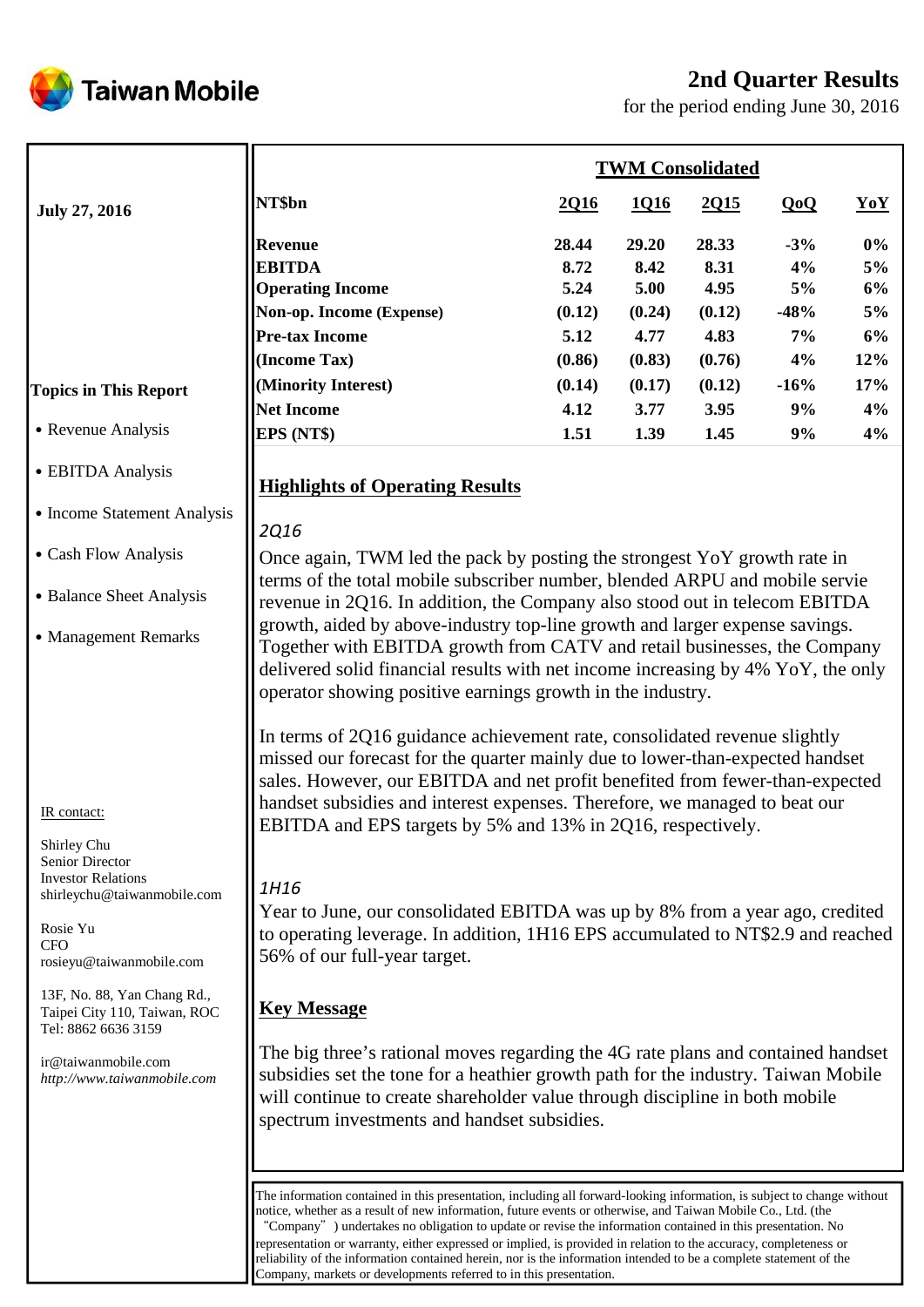

#### **o I. Revenue Analysis**

### **Table 1. Key Operational Data**

| <b>Residual Value (NT\$bn)</b> | 2016  | 1016  | 2015  | 0 <sub>0</sub> | YoY   |
|--------------------------------|-------|-------|-------|----------------|-------|
| Mobile Service Revenue         | 16.60 | 1634  | 1641  | $2\%$          | $1\%$ |
| Postpaid ARPU (NT\$)           | 883   | 869   | 861   | $2\%$          | 3%    |
| Blended ARPU (NT\$)            | 743   | 733   | 739   | $1\%$          | $1\%$ |
| Telecom Service Revenue        | 17.76 | 17.57 | 17.69 | $1\%$          | 0%    |

| <b>Revenue (NT\$bn)</b> | 2016  | 1Q16  | 2Q15  | Q <sub>o</sub> Q | YoY     |
|-------------------------|-------|-------|-------|------------------|---------|
| <b>Telecom</b>          | 20.05 | 20.50 | 20.48 | $-2\%$           | $-2\%$  |
| Service                 | 15.42 | 15.25 | 15.42 | $1\%$            | 0%      |
| Device Sales            | 4.63  | 5.25  | 5.07  | $-12%$           | $-9%$   |
| <b>CATV</b>             | 1.65  | 1.64  | 1.63  | $0\%$            | 1%      |
| - Pay-TV Related        | 1.09  | 1.10  | 1.12  | $0\%$            | $-2\%$  |
| - Broadband             | 0.33  | 0.33  | 0.32  | $0\%$            | 2%      |
| - Content & Others      | 0.23  | 0.22  | 0.19  | $5\%$            | 19%     |
| momo                    | 6.69  | 7.01  | 6.20  | $-5\%$           | 8%      |
| - Online Shopping       | 4.82  | 4.99  | 4.10  | $-4%$            | 18%     |
| - TV Shopping & Others  | 1.87  | 2.01  | 2.10  | $-7\%$           | $-11\%$ |
| Others <sup>1</sup>     | 0.14  | 0.15  | 0.14  | $-7\%$           | 1%      |

Note 1: Other revenue primarily consists of operating revenue from our 49.9%-held Taipei New Horizon Co., Ltd., which became a consolidated entity on Feb 21, 2014.

|                               | <b>2Q16</b> | <b>1Q16</b> | <b>2Q15</b> | QoQ    | YoY    |
|-------------------------------|-------------|-------------|-------------|--------|--------|
| <b>Mobile Subscribers (K)</b> | 7,458       | 7,434       | 7,426       | $0\%$  | 0%     |
| - Postpaid                    | 5,973       | 5,975       | 6,001       | $0\%$  | $0\%$  |
| <b>Monthly Churn</b>          | 2.3%        | 2.5%        | 2.1%        |        |        |
| - Postpaid                    | $1.4\%$     | $1.5\%$     | $1.5\%$     |        |        |
| MOU(bn)                       | 2.66        | 2.65        | 2.86        | $0\%$  | $-7\%$ |
| Pay-TV Subs (K)               | 585         | 588         | 590         | $-1\%$ | $-1\%$ |
| Cable Broadband Subs (K)      | 201         | 200         | 195         | $0\%$  | 3%     |
| DTV Subs (K)                  | 192         | 191         | 185         | $1\%$  | $4\%$  |
| <b>CATV ARPU (NT\$)</b>       | <b>2Q16</b> | <b>1Q16</b> | 2Q15        | QoQ    | YoY    |
| <b>Basic TV</b>               | 479         | 483         | 493         | $-1\%$ | $-3\%$ |
| Broadband                     | 536         | 539         | 545         | $-1\%$ | $-2\%$ |
| <b>DTV</b>                    | 129         | 130         | 133         | $-1\%$ | $-3\%$ |
| $B$ lended <sup>1</sup>       | 807         | 806         | 812         | $0\%$  | $-1\%$ |

Note 1: Cable TV & broadband related revenue (excluding content agency) divided by CATV subscriber number

### *Telecom:*

The 4G service take-up rate reached 55% of the postpaid installed base and helped mobile postpaid ARPU grow by 3% YoY in 2Q16. As a result, TWM reported a 1% YoY increase in mobile service revenue, the best performance among peers on a like-for-like basis.

2Q16 device sales decreased QoQ and YoY because of weaker demand for iPhone and entry-level smartphones.

Unlike the peers' declining trends, TWM managed to maintain a flat YoY change in subscriber number, supported by its stabilizing postpaid churn rate.

### *Cable:*

Rising revenues from the content agency, cable broadband and digital TV businesses more than offset the YoY decline in basic TV subscription revenue as a result of price competition from new entrants. Consequently, the YoY growth in revenue from the cable business was still a resilient 1%.

#### *momo*

With an 18% YoY top-line growth, online shopping remained as the brightest spot for momo. In Q2, online shopping contributed 60% of momo's total EBITDA.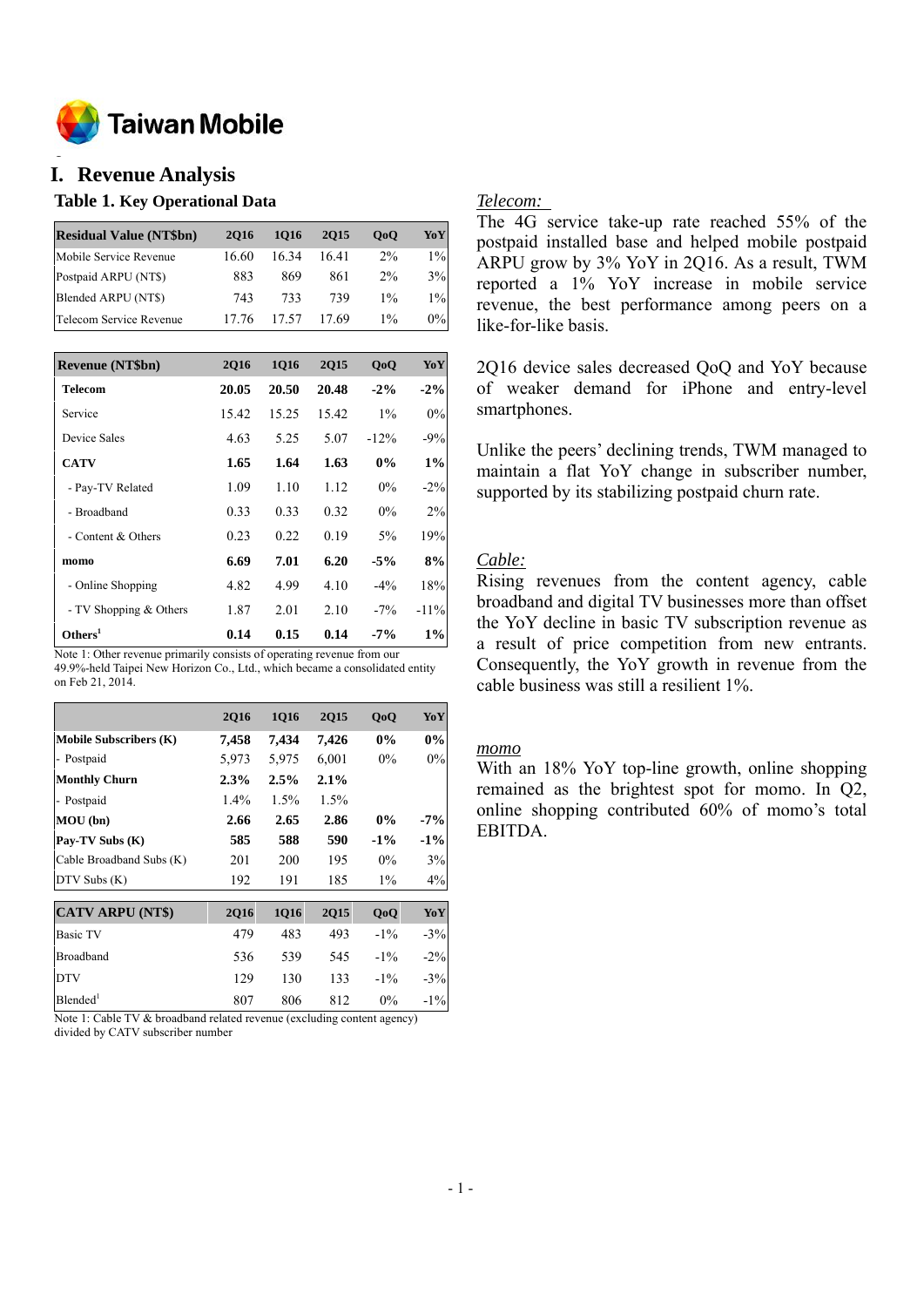

# **II. EBITDA Analysis**

# **Table 2. EBITDA Breakdown**

| NT\$bn        | <b>2Q16</b> | <b>1Q16</b> | 2Q15  | QoQ                        | YoY         |
|---------------|-------------|-------------|-------|----------------------------|-------------|
| <b>EBITDA</b> | 8.72        | 8.42        | 8.31  | 4%                         | 5%          |
| - Telecom     | 7.40        | 7.06        | 7.05  | $5\%$                      | 5%          |
| - CATV        | 0.90        | 0.90        | 0.89  | $0\%$                      | $1\%$       |
| - momo        | 0.34        | 0.40        | 0.30  | $-13%$                     | 13%         |
| - others      | 0.05        | 0.05        | 0.05  | $-4\%$                     | $-3%$       |
| <b>Margin</b> | 30.7%       | 28.8%       |       | $29.3\%$ +1.8ppts +1.3ppts |             |
| - Telecom     | 36.9%       | 34.4%       | 34.4% | $+2.5$ ppts                | $+2.5$ ppts |
| - CATV        | 54.6%       | 54.6%       | 54.9% | $-0.1$ ppts                | $-0.4$ ppts |
| - momo        | $5.1\%$     | $5.6\%$     | 4.9%  | $-0.5$ ppts                | $+0.2$ ppts |
| - others      | 36.0%       | 34.8%       |       | $37.3\% + 1.2 \text{ppts}$ | $-1.3$ ppts |
|               |             |             |       |                            |             |

| D&A         | 3.48   | 3.41 | 3.36 | 2%      | 4%     |
|-------------|--------|------|------|---------|--------|
| - Telecom   | 3.15   | 3.08 | 3.01 | $2\%$   | 5%     |
| - CATV      | 0.22   | 0.22 | 0.23 | 3%      | $-4%$  |
| - momo      | 0.02   | 0.03 | 0.03 | $-12\%$ | $-32%$ |
| - others    | 0.05   | 0.05 | 0.05 | $0\%$   | 0%     |
| <b>EBIT</b> | 5.24   | 5.00 | 4.95 | 5%      | 6%     |
| - Telecom   | 4.25   | 3.98 | 4.04 | 7%      | 5%     |
| - CATV      | 0.68   | 0.68 | 0.66 | $0\%$   | 2%     |
| - momo      | 0.32   | 0.37 | 0.27 | $-13%$  | 18%    |
| - others    | (0.00) | 0.00 | 0.00 | NM      | NM     |

Note: The combined total of telecom, CATV, momo and others does not equal the consolidated total of each account due to minor adjustments and eliminations.

#### **Table 3. Non-operating Item**

| NT\$bn                                           | <b>2016</b> | 1016   | <b>2015</b> | 0 <sub>0</sub> | YoY     |
|--------------------------------------------------|-------------|--------|-------------|----------------|---------|
| <b>Non-Operating</b><br><b>Revenue (Expense)</b> | (0.12)      | (0.24) | (0.12)      | -48%           | 5%      |
| - Net Interest Expense                           | (0.11)      | (0.14) | (0.14)      | $-17%$         | $-16%$  |
| - Write-off Loss                                 | (0.05)      | (0.04) | (0.04)      | 20%            | 17%     |
| - Other Revenue<br>(Expense)                     | 0.04        | (0.05) | 0.06        | NΜ             | $-31\%$ |

### EBITDA Analysis

Due to smaller handset subsidies from fewer handsets sold as well as lower SAC (subscriber acquisition cost), telecom EBITDA posted a 5% YoY growth in 2Q16. The sequential increase in telecom EBITDA was due to lesser smartphone sales volume in the quarter.

Despite competition from new entrants, CATV EBITDA managed to show positive YoY growth aided by rising revenues from cable broadband, content agency and digital TV services.

For 2Q, momo's solid 13% YoY increase in EBITDA came not only from its online shopping business but also from the business turnaround in China.

### D&A Analysis

Two thirds of the 2Q16 telecom D&A YoY increase arose from 4G equipment and the balance from 4G spectrum amortization.

CATV 2Q16 D&A expense decreased YoY as the D&A addition from the new digital set-up-boxes invested was lower than the D&A reduction from those purchased two years earlier which have been fully depreciated.

### Non-Operating Item Analysis

Interest expense, the biggest item of non-operating expenses, dropped QoQ and YoY mainly due to lower interest rates and decreasing bank borrowings.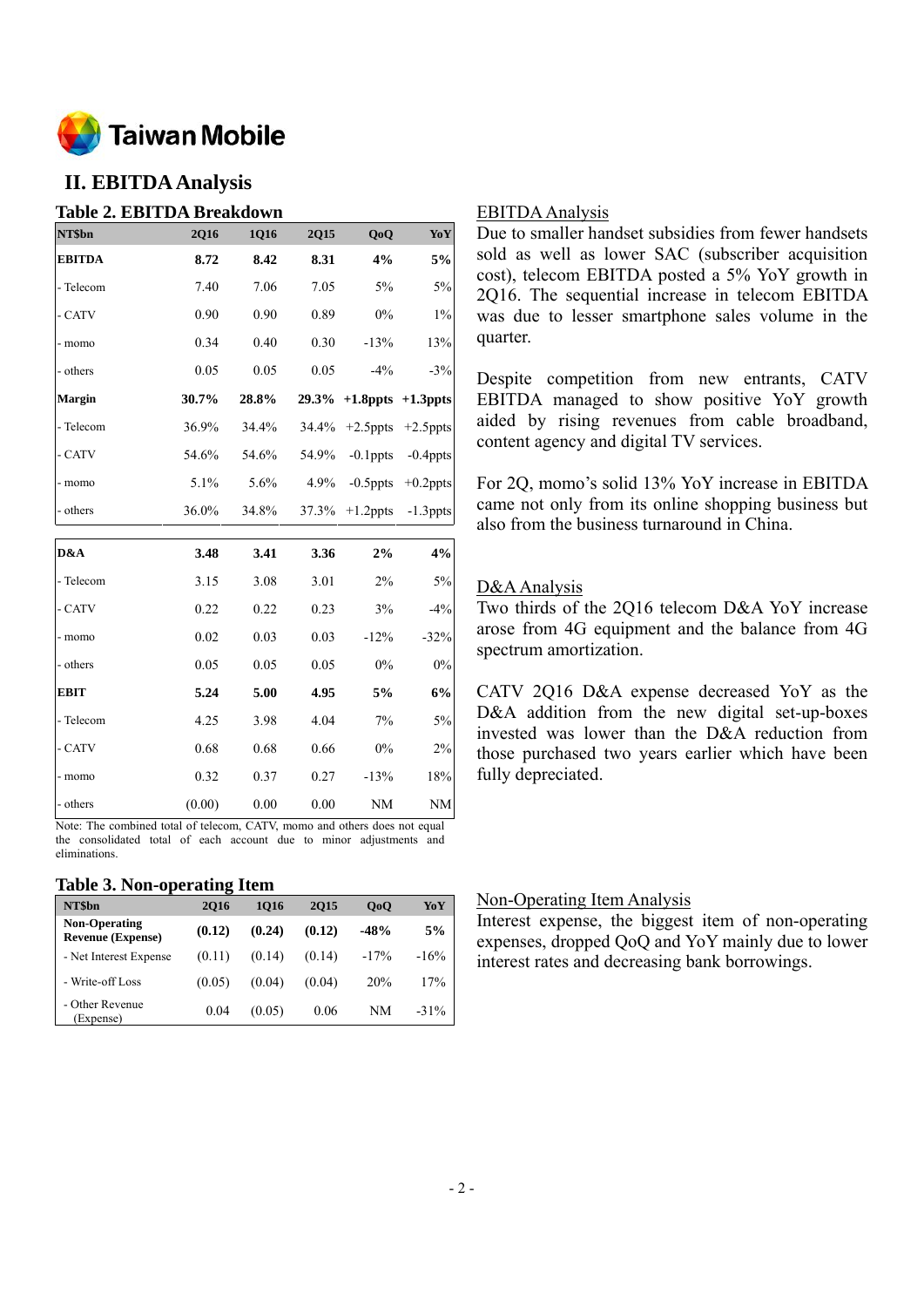

# **III. Income Statement Analysis**

**Table 4. 2Q16 Consolidated Results vs. Forecast** 

| NT\$bn                      | <b>2Q16</b> | QoQ    | <b>YoY</b> | % of 2Q16<br><b>Forecast</b> |
|-----------------------------|-------------|--------|------------|------------------------------|
| <b>Revenue</b>              | 28.44       | $-3%$  | $0\%$      | 98%                          |
| <b>Operating Cost</b>       | 18.81       | $-4%$  | $-1\%$     | 95%                          |
| <b>Operating Expense</b>    | 4.40        | $-3\%$ | $2\%$      | 97%                          |
| <b>Operating Income</b>     | 5.24        | 5%     | 6%         | 111%                         |
| Non-op. Income<br>(Expense) | (0.12)      | $-48%$ | $5\%$      | 72%                          |
| Pre-tax Income              | 5.12        | 7%     | 6%         | 112%                         |
| <b>Net Income</b>           | 4.12        | 9%     | 4%         | 113%                         |
| EPS (NT\$)                  | 1.51        | 9%     | $4\%$      | 113%                         |
| <b>EBITDA</b>               | 8.72        | 4%     | 5%         | 105%                         |
| EBITDA margin               | 30.7%       |        |            |                              |

# **Table 5. 1H16 Consolidated Results vs. Forecast**

| NT\$bn                      | 1H16   | YoY    | % of Full Year<br><b>Forecast</b> |
|-----------------------------|--------|--------|-----------------------------------|
| Revenue                     | 57.64  | $-1\%$ | 48%                               |
| <b>Operating Cost</b>       | 38.49  | $-4\%$ | 46%                               |
| <b>Operating Expense</b>    | 8.91   | $2\%$  | 48%                               |
| <b>Operating Income</b>     | 10.24  | 10%    | 55%                               |
| Non-op. Income<br>(Expense) | (0.36) | 15%    | 36%                               |
| Pre-tax Income              | 9.89   | 10%    | 56%                               |
| <b>Net Income</b>           | 7.89   | 2%     | 56%                               |
| EPS (NT\$)                  | 2.90   | $2\%$  | 56%                               |
| <b>EBITDA</b>               | 17.14  | 8%     | 52%                               |
| EBITDA margin               | 29.7%  |        |                                   |

### Income Statement Analysis

# *2Q16*

TWM delivered solid financial results with net income increasing by 4% YoY, the only operator showing positive earnings growth in the industry.

In terms of 2Q16 guidance achievement rate, consolidated revenue slightly missed our forecast for the quarter mainly due to lower-than-expected handset sales. However, our EBITDA and net profit benefited from fewer-than-expected handset subsidies and interest expenses. Therefore, we managed to beat our EBITDA and EPS targets by 5% and 13% in 2Q16, respectively.

# *1H16*

Year to June, our consolidated EBITDA was up by 8% from a year ago, credited to operating leverage. In addition, 1H16 EPS accumulated to NT\$2.9 and reached 56% of our full-year target.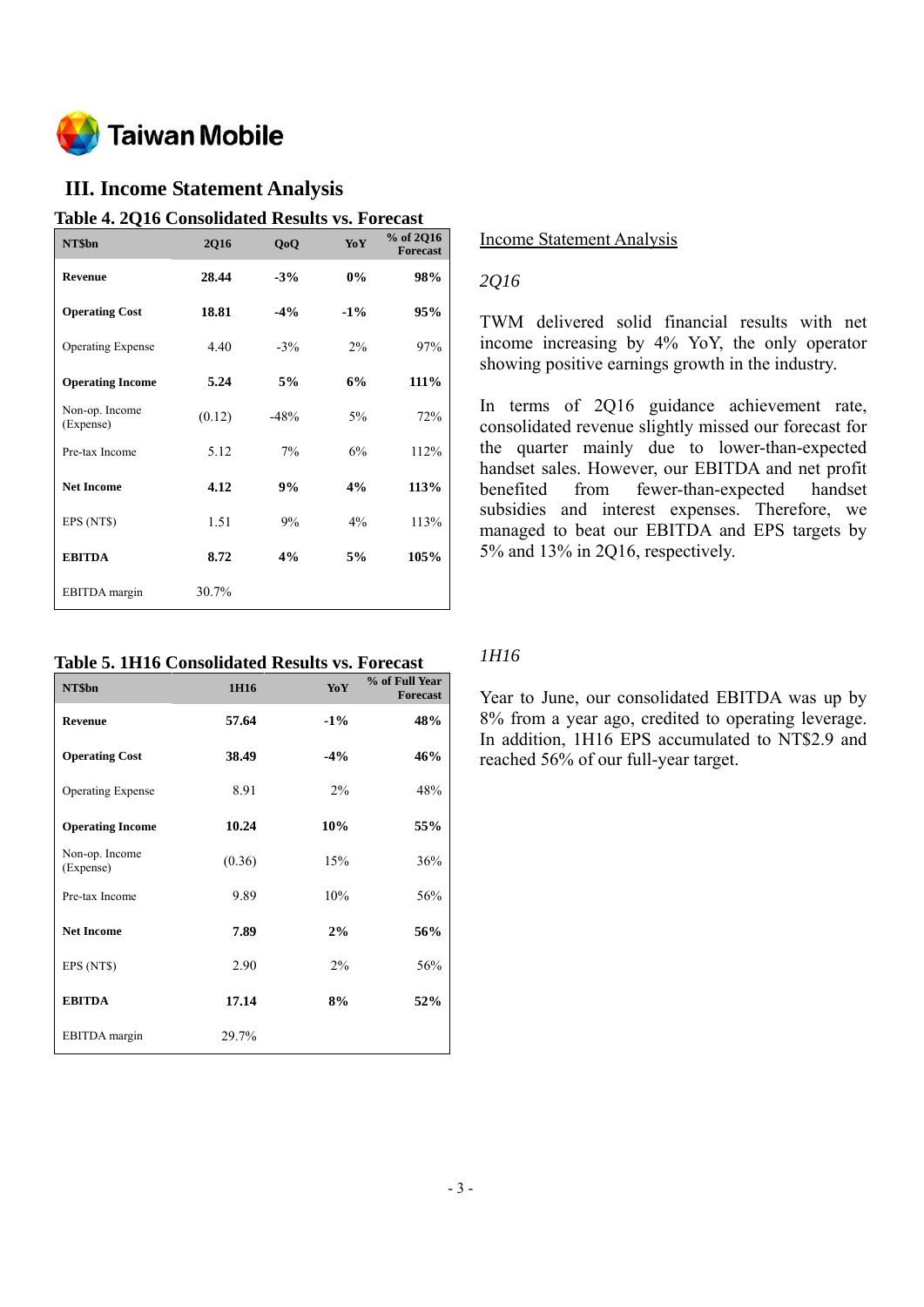

# **IV. Cash Flow Analysis**

### **Table 6. Cash Flow**

| NT\$bn                                            | 2Q16   | 1Q16   | 2Q15   |
|---------------------------------------------------|--------|--------|--------|
| <b>Total Op Sources/(Uses)</b>                    | 5.97   | 10.03  | 5.44   |
| Pre-tax Income                                    | 5.12   | 4.77   | 4.83   |
| Depreciation                                      | 2.70   | 2.62   | 2.63   |
| Amortization                                      | 0.79   | 0.79   | 0.73   |
| Changes in Operating Assets<br>and Liabilities    | (2.89) | 1.54   | (2.96) |
| <b>Asset Write-off Add-backs</b>                  | 0.05   | 0.04   | 0.03   |
| Other Add-backs                                   | 0.21   | 0.27   | 0.18   |
| <b>Net Investing</b><br>Sources/(Uses)            | (2.70) | (2.91) | (2.30) |
| $Capex$ <sup>1</sup>                              | (2.43) | (2.75) | (3.57) |
| Divestment (Acquisition)                          |        | (0.20) | (0.08) |
| <b>Other Financial Assets</b><br>(Increase)       | (0.30) | 0.01   | 1.33   |
| Refundable Deposits<br>(Increase)                 | (0.05) | (0.00) | (0.01) |
| Others                                            | 0.07   | 0.03   | 0.03   |
| <b>Net Financing</b><br>Sources/(Uses)            | (4.42) | (7.00) | (2.56) |
| Short-Term Borrowings                             | (0.51) | (4.49) | (1.15) |
| Commercial Paper Payable<br>Increase              | (6.30) | (2.30) | (4.59) |
| Long-Term Bank Loan                               | 3.08   | (0.06) | 4.02   |
| Dividends Paid to momo's<br>Minority Shareholders | (0.54) |        | (0.67) |
| Others                                            | (0.15) | (0.15) | (0.17) |
| <b>Net Cash Position Chg.</b>                     | (1.15) | 0.12   | 0.57   |

1. Inclusive of prepayments for equipment and the acquisition of computer software & other intangible assets

### **Table 7. Capex & FCF**

| NT\$bn                | 2016 | 1016 | 2015 |
|-----------------------|------|------|------|
| <b>Cash Capex</b>     | 2.43 | 2.75 | 3.57 |
| - Mobile              | 1.78 | 2.00 | 2.47 |
| - Fixed-line          | 0.24 | 0.25 | 0.48 |
| - Cable MSO           | 0.22 | 0.29 | 0.16 |
| - momo & others       | 0.19 | 0.21 | 0.46 |
| % of Revenue          | 9%   | 9%   | 13%  |
| <b>Free Cash Flow</b> | 3.54 | 7.29 | 1.87 |

### Cash Flow Analysis

Despite higher cash earnings, 2Q16 operating cash inflows decreased sequentially due to the payment of the 2015 corporate income tax and more handset payments. Compared to a year ago, 2Q16 operating cash inflows were larger on the back of higher earnings.

We note that investing cash outflow in 2Q16 decreased both QoQ and YoY because of continuous declines in mobile capex, which has been providing a positive boost to our free cash flow.

On the financing front, apart from paying NT\$0.54bn in dividends to momo's minority shareholders, we further reduced our bank borrowings by NT\$3.73bn in the quarter. This compared to the NT\$1.72bn debt repayment and NT\$0.67bn in dividends to momo's minority shareholders a year ago.

### Capex and Free Cash Flow Analysis

In 2Q16, total capex as a percentage of revenue maintained at 9%, the same level a quarter ago. Total cash capex came off from a year ago mainly due to a decline in 4G mobile capex.

FCF netted NT\$10.83bn in 1H16, translating into an annualized FCF yield of 7%.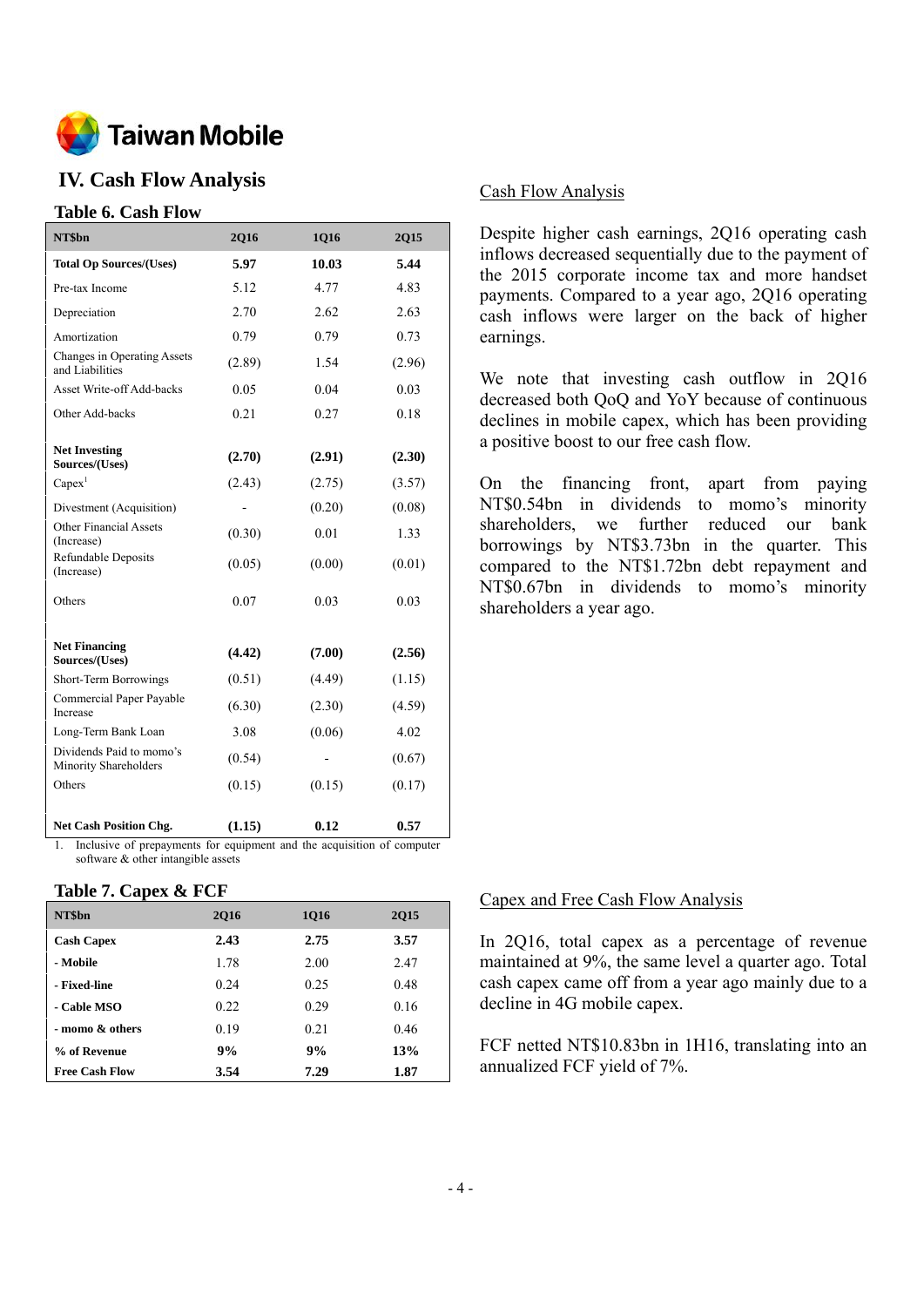

# **V. Balance Sheet Analysis**

#### **Table 8. Balance Sheet**

| NT\$bn                                         | <b>2Q16</b> | 1Q16    | <b>2Q15</b> |  |  |
|------------------------------------------------|-------------|---------|-------------|--|--|
| <b>Total Assets</b>                            | 152.47      | 153.75  | 156.51      |  |  |
| <b>Current Assets</b>                          | 32.72       | 32.96   | 32.15       |  |  |
| - Cash & Cash Equivalents                      | 7.55        | 8.70    | 8.79        |  |  |
| - Accounts Receivable                          | 15.97       | 15.70   | 15.28       |  |  |
| - Inventories                                  | 2.85        | 2.78    | 2.92        |  |  |
| - Short-Term Investment                        | 1.27        | 1.24    | 1.70        |  |  |
| - Other Current Assets                         | 5.08        | 4.53    | 3.46        |  |  |
| Non-current Assets                             | 119.75      | 120.79  | 124.36      |  |  |
| - Long-Term Investment                         | 5.21        | 5.37    | 5.18        |  |  |
| - Property and Equipment                       | 46.40       | 46.46   | 48.05       |  |  |
| - Concession                                   | 39.17       | 39.81   | 41.71       |  |  |
| - Other Non-current Assets                     | 28.97       | 29.15   | 29.42       |  |  |
| <b>Liabilities</b>                             | 94.45       | 84.09   | 98.53       |  |  |
| <b>Current Liabilities</b>                     | 56.17       | 49.84   | 69.51       |  |  |
| - ST Debt                                      | 9.22        | 9.73    | 12.65       |  |  |
| - Commercial Paper Payable                     | 2.20        | 8.49    | 7.39        |  |  |
| - LT Borrowings due in one year                | 6.25        | 7.30    | 11.21       |  |  |
| - Other Current Liabilities                    | 38.50       | 24.31   | 38.26       |  |  |
| Non-current Liabilities                        | 38.28       | 34.25   | 29.02       |  |  |
| - Long-Term Borrowings                         | 33.52       | 29.39   | 23.44       |  |  |
| - Other Non-current Liabilities                | 4.76        | 4.86    | 5.58        |  |  |
| <b>Shareholders' Equity</b>                    | 58.02       | 69.66   | 57.98       |  |  |
| -Paid-in Capital                               | 34.21       | 34.21   | 34.21       |  |  |
| -Capital Surplus                               | 14.59       | 14.59   | 14.72       |  |  |
| -Legal Reserve                                 | 24.61       | 23.04   | 23.04       |  |  |
| -Un-appropriated Earnings                      | 0.63        | 2.76    | 2.76        |  |  |
| -Treasury Shares                               | (29.72)     | (29.72) | (29.72)     |  |  |
| -Non-controlling Interest                      | 5.50        | 5.90    | 5.80        |  |  |
| -Retained Earnings & Others*                   | 8.21        | 18.89   | 7.18        |  |  |
| * Including YTD profits and other equity items |             |         |             |  |  |

### **Table 9. Ratios**

|                                   | <b>2Q16</b> | 1016 | 2015 |
|-----------------------------------|-------------|------|------|
| <b>Current Ratio</b>              | 58%         | 66%  | 46%  |
| <b>Interest Coverage (x)</b>      | 33.5        | 27.8 | 29.0 |
| <b>Net Debt (Cash) to Equity</b>  | 75%         | 66%  | 79%  |
| Net Debt $(Cash)$ to EBITDA $(x)$ | 1.29        | 1.39 | 1.40 |
| <b>ROE</b> (annualized)           | 31%         | 24%  | 30%  |
| <b>ROA</b> (annualized)           | 11%         | 10%  | 10%  |

### Assets

The YoY decrease in short-term investments was due to the disposal of the investment in THSR's (Taiwan High Speed Rail) preferred shares made in August 2015.

PP&E continued decreasing as new addition in 4G equipment was smaller than the overall depreciation incurred for the quarter.

### Liabilities & Shareholders' Equity

Gross debt balance fell to NT\$51.19bn, following a NT\$3.73bn debt repayment made in the quarter. Additionally, we also increased the portion of long-term borrowings to 65% in the quarter, up from 43% a year ago.

The QoQ increase in other current liabilities was mainly due to the \$15.2bn cash dividends payable which was paid on July 21, 2016.

Shareholders' equity was down to NT\$58.02bn following AGM's approval of dividends which became a payable item thereafter and was paid as mentioned earlier.

This resulted in a QoQ drop in current ratio while ROE further rose sequentially to 31% in 2Q16.

#### Ratio Analysis

In 2Q16, our net debt to EBITDA dropped to a low of 1.29x, arising from continuous debt repayments.